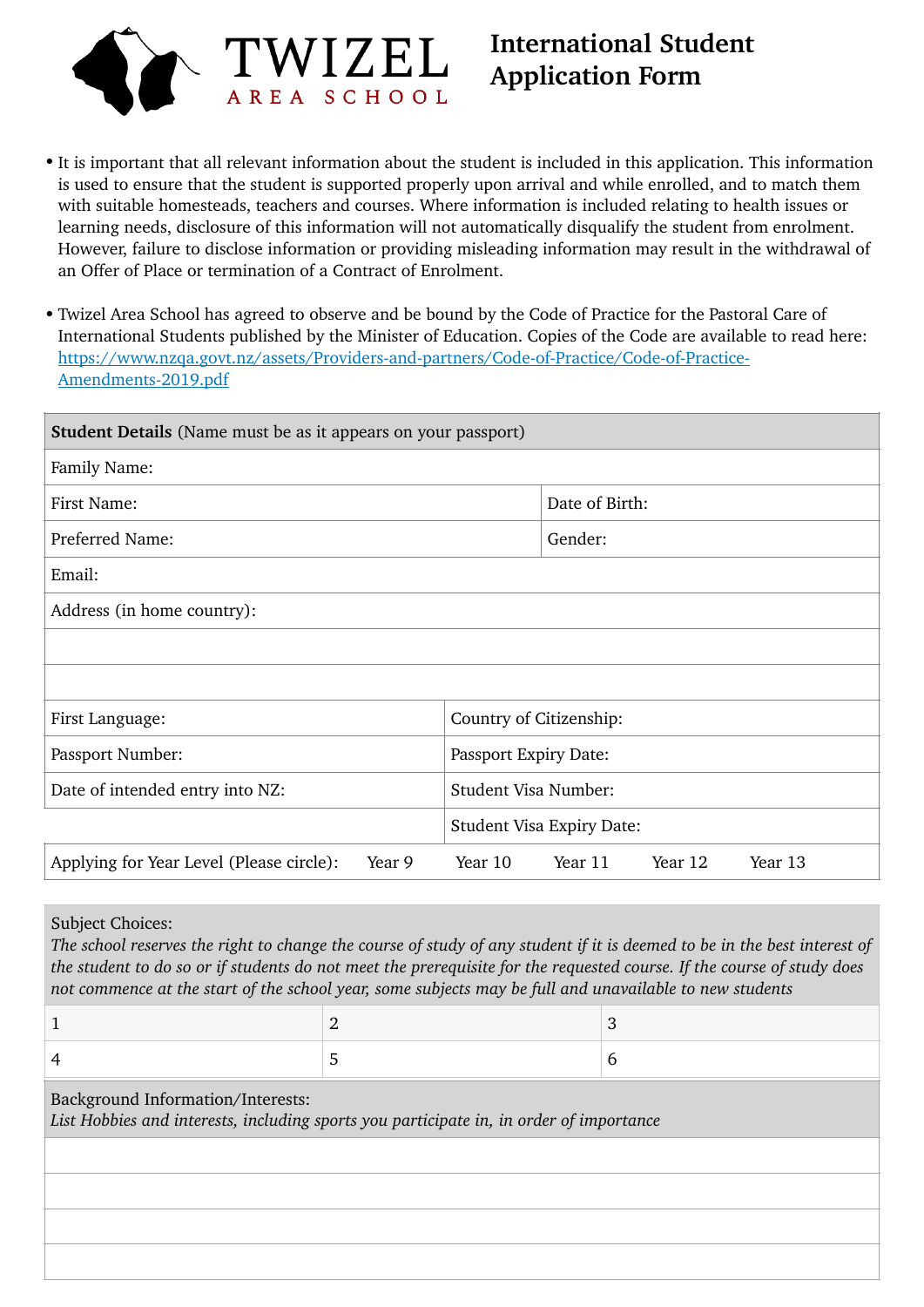| Parent One or Legal Guardian Details (Name must be as it appears on your passport):                                                                                                                                                                                                               |         |             |    |    |                        |
|---------------------------------------------------------------------------------------------------------------------------------------------------------------------------------------------------------------------------------------------------------------------------------------------------|---------|-------------|----|----|------------------------|
| NOTE: Ot is requirement of New Zealand regulations that schools must maintain effective<br>communication with parents and legal guardians. To comply with the requirements, contact<br>information provided in this section MUST be the contact information for the parents or legal<br>guardian. |         |             |    |    |                        |
| Title (Please circle):<br>Mrs                                                                                                                                                                                                                                                                     | Mr      | Miss        | Ms | Dr | Other (Please Specify) |
| Family Name:                                                                                                                                                                                                                                                                                      |         |             |    |    | Date of Birth:         |
| Given Name(s):                                                                                                                                                                                                                                                                                    |         |             |    |    |                        |
| Address                                                                                                                                                                                                                                                                                           |         |             |    |    |                        |
|                                                                                                                                                                                                                                                                                                   |         |             |    |    |                        |
|                                                                                                                                                                                                                                                                                                   |         |             |    |    |                        |
| Home Phone:                                                                                                                                                                                                                                                                                       | Mobile: |             |    |    | Email:                 |
|                                                                                                                                                                                                                                                                                                   |         |             |    |    |                        |
| Parent Two or Legal Guardian Details (Name must be as it appears on your passport):                                                                                                                                                                                                               |         |             |    |    |                        |
| NOTE: Ot is requirement of New Zealand regulations that schools must maintain effective<br>communication with parents and legal guardians. To comply with the requirements, contact<br>information provided in this section MUST be the contact information for the parents or legal<br>guardian. |         |             |    |    |                        |
| Title (Please circle):<br>Mrs                                                                                                                                                                                                                                                                     | Mr      | <b>Miss</b> | Ms | Dr | Other (Please Specify) |
| Family Name:                                                                                                                                                                                                                                                                                      |         |             |    |    | Date of Birth:         |
| Given Name(s):                                                                                                                                                                                                                                                                                    |         |             |    |    |                        |
| Address                                                                                                                                                                                                                                                                                           |         |             |    |    |                        |
|                                                                                                                                                                                                                                                                                                   |         |             |    |    |                        |
|                                                                                                                                                                                                                                                                                                   |         |             |    |    |                        |
| Home Phone:                                                                                                                                                                                                                                                                                       | Mobile: |             |    |    | Email:                 |
|                                                                                                                                                                                                                                                                                                   |         |             |    |    |                        |

| <b>Emergency Contact</b> (In home country, other than parents/caregivers) |                          |  |
|---------------------------------------------------------------------------|--------------------------|--|
| Contact's name:                                                           | Relationship to Student: |  |
| Mobile Phone:                                                             | Home Phone:              |  |
| Email:                                                                    |                          |  |

### **Uniform**

All students wear our school uniform. International students soon appreciate the convenience of wearing a uniform and the part it plays in school spirit and pride. The cost of the school uniform is in addition to the tuition fees and accommodation expenses.

### **Accommodation**

We require our International Students to live in an approved accommodation while in New Zealand. Private arrangements such as living in a flat or apartment will not be permitted. Homestay accommodation will be arranged by Twizel Area School.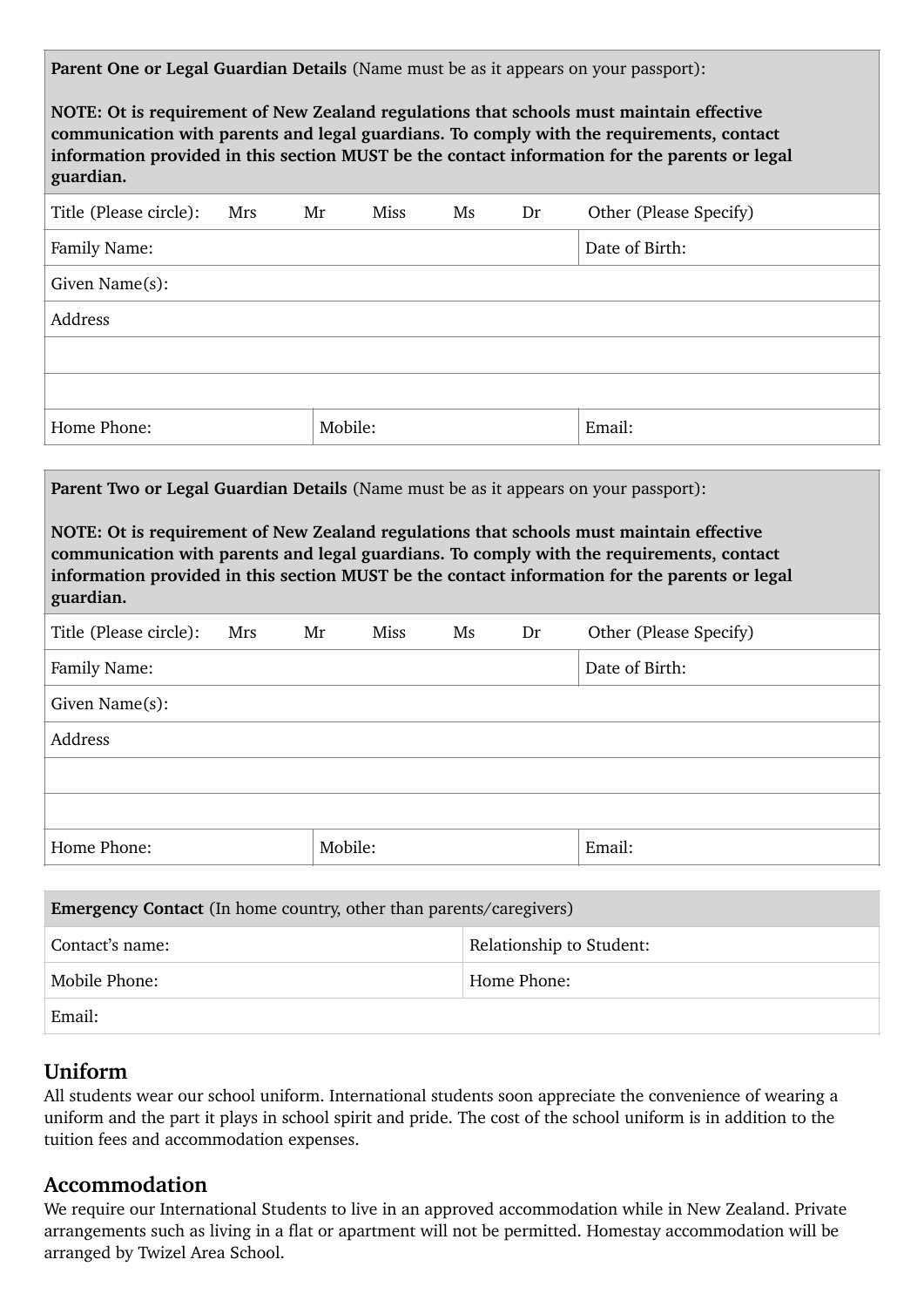### **Health and Travel Insurance**

Most students are not entitled to publicly funded health services while in New Zealand unless they are:

- 1. A resident or citizen of Australia; or
- 2. A national of the United Kingdom in New Zealand; or
- 3. The holder of a temporary permit that is valid for two years or more.

If you do not belong to one of these special categories and you receive medical treatment during your visit, you will be liable for the costs of that treatment. **It is compulsory to have insurance** that will cover the cost of medical treatment in New Zealand for the duration of your stay in New Zealand. We also strongly recommend that you obtain insurance to cover your travel to and from New Zealand.

#### **School Rules**

Parents enrolling a student at Twizel Area School undertake to ensure that their son/daughter abides by the school rules.

Those rules include:

- 1. Students are expected to behave in a courteous manner and to show consideration towards other people.
- 2. Students are to be tidily dressed in the school uniform as set out in the school prospectus.
- 3. Students are required to attend all classes, on time, and to remain at school throughout the school day.
- 4. Students are forbidden to bring cigarettes, tobacco, alcohol, drugs or solvents to school, or use such material while under school discipline.
- 5. International students are to reside in a homestay residence approved by the School.
- 6. International Students will not be permitted to own or drive motorcars or motorcycles whilst enrolled at Twizel Area School.
- 7. International Students must not travel outside Twizel and its immediate environs without having obtained the permission of the Director of International Students.

## **General Homestay Family Rules**

- 1. You are expected to be home early from school, unless of course you have asked permission from your family first, for example you may wish to participate in after-school sport, or visit a friend's home. Whatever the reason you must tell your family where you are going and what time you will be home. You MUST be home for dinner each evening.
- 2. At no time are you allowed to out at night alone. Family outings or group functions are acceptable. However, you must ensure that you are back home at a reasonable hour, for example not later than 9.00pm during the week and not later than 11pm at the weekend.
- 3. If you wish to stay with a friend overnight, you should ask your host family first, who will then telephone the family you wish to stay with and confirm that this is acceptable.
- 4. At no time are you permitted to go away for weekends or holidays without confirming with the school and your homestay family. This is to ensure that you are safe at all times. The telephone number and name of the person you will stay with must be left with your homestay family so that you can be contacted if anything should happen.
- 5. You are expected to help with any household chores, as New Zealand children do.
- 6. At no time are you permitted to purchase or drive a car or motorbike on a public road in New Zealand
- 7. You are not permitted to participate in activities that contravene your health insurance, for example bungy jumping, paragliding etc. Parental consent in writing must be obtained to receive an exemption from this policy.